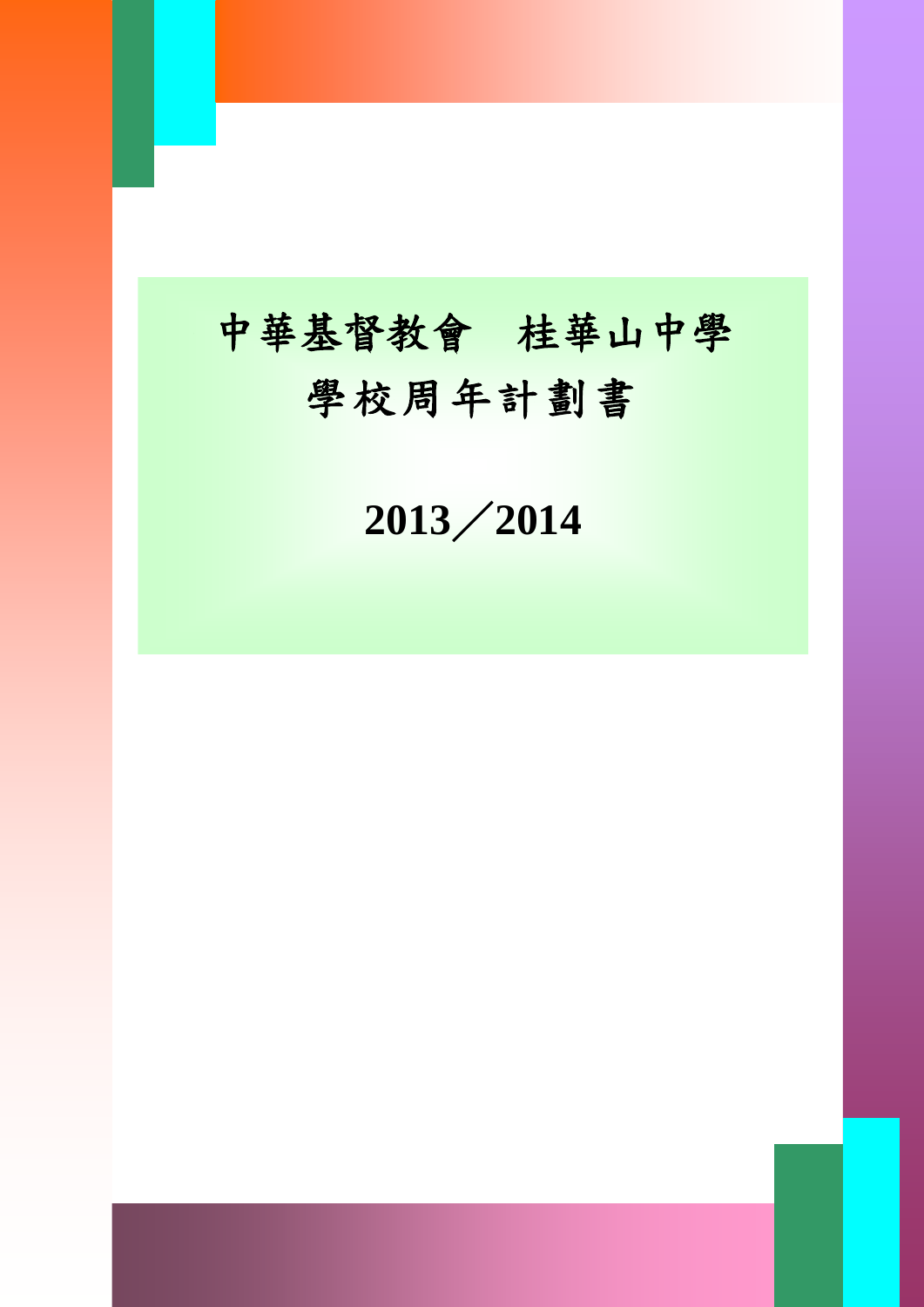# 中華基督教會 桂華山中學

**2013**/**2014** 年度 學校周年發展計劃書

## 目錄

| 1. | 辦學宗旨與學校目標                 | $2 - 3$        |
|----|---------------------------|----------------|
|    | $1.1 \nE$ 會宗旨             | $\overline{2}$ |
|    | 1.2 本校辦學目標                | 3              |
|    |                           | 3              |
|    | 2. 全校語文政策                 |                |
|    | 3. 2013 / 2014 年度關注事項     |                |
|    |                           |                |
|    | 4. 2013 / 2014 年度學校周年發展計劃 | 5-8            |

#### 附件

- i) 校本支援計劃津貼財政預算
- ii) 學習支援津貼財政預算
- iii) 資訊科技綜合津貼財政預算
- iv) 校本課後學習及支援計劃書
- v) 高中課程支援津貼計劃書
- vi) 學校發展津貼計劃書
- vii) 多元學習津貼計劃書
- viii) 支援非華語學生校本津貼計劃書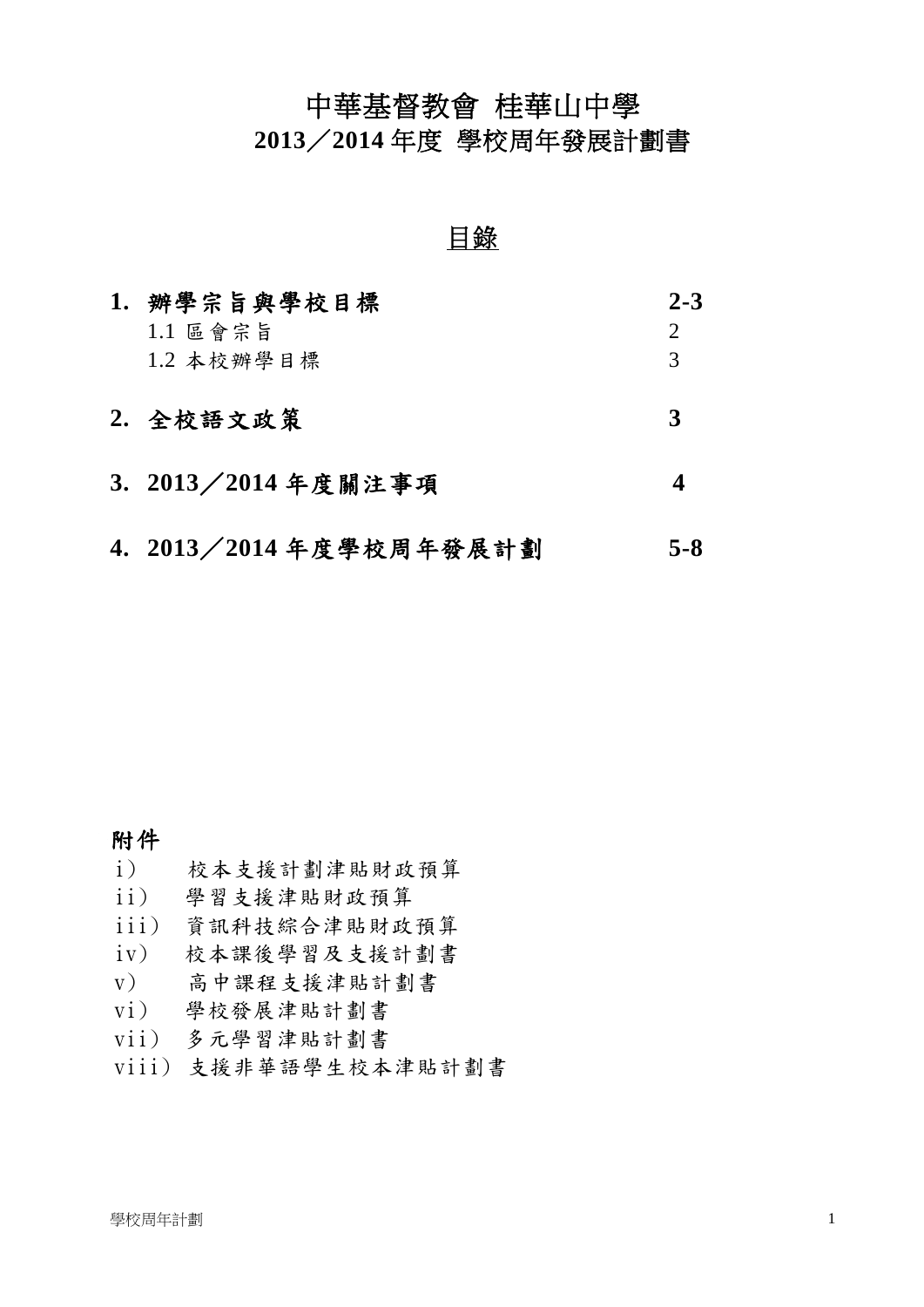## 辦學宗旨

#### **1.** 辦學宗旨與學校目標

本校是中華基督教會香港區會轄下的一間直屬中學,辦學精神以區會所制定的為 依歸。

#### 1.1 區會宗旨

下列為區會的辦學願景、使命宣言、核心價值及精神:

#### 願景

#### 使命宣言

並肩培育豐盛生命, 攜手見證基督大愛。 我們願以基督愛心為動力,以人為本的信 念,積極進取的態度;提供優質教育,啟發 學生潛能,分享整全福音;培育學生成為良 好公民、回饋社會、貢獻國家。

#### 核心價值

傳道服務、愛心關懷 有教無類、全人教育 積極進取、勇於承擔

#### 辦學精神

中華基督教會香港區會相信培育下一代是上帝交託給我們的使命,也是回應社會 的實際需要。本會的辦學目的是「透過學校、傳道服務」,以結合事奉上帝、見 證主道、服侍人群、造福社會、貢獻國家的信念去履行教育的神聖任務。又以基 督教訓,有教無類,以人為本的教育原則,提供多元化的教育服務,使不同學習 程度的青少年都能享有平等機會接受優質教育。

本會奉行的教育哲學是「全人教育」,肯定教育的真正意義在於生命的造就及人 格的建立。除培養青少年有優良品德、高雅情操與豐富學識外,亦致力啟發他們 不同的潛能及興趣,更期望青少年有健康的人生態度,正確的價值觀,及強烈的 社會意識;效法基督,嚮往公義,追求真理,得著豐盛的生命。

學校周年計劃 2 本會同意教育是一個不斷演變的過程,願意各屬校以積極進取的態度,盡力自我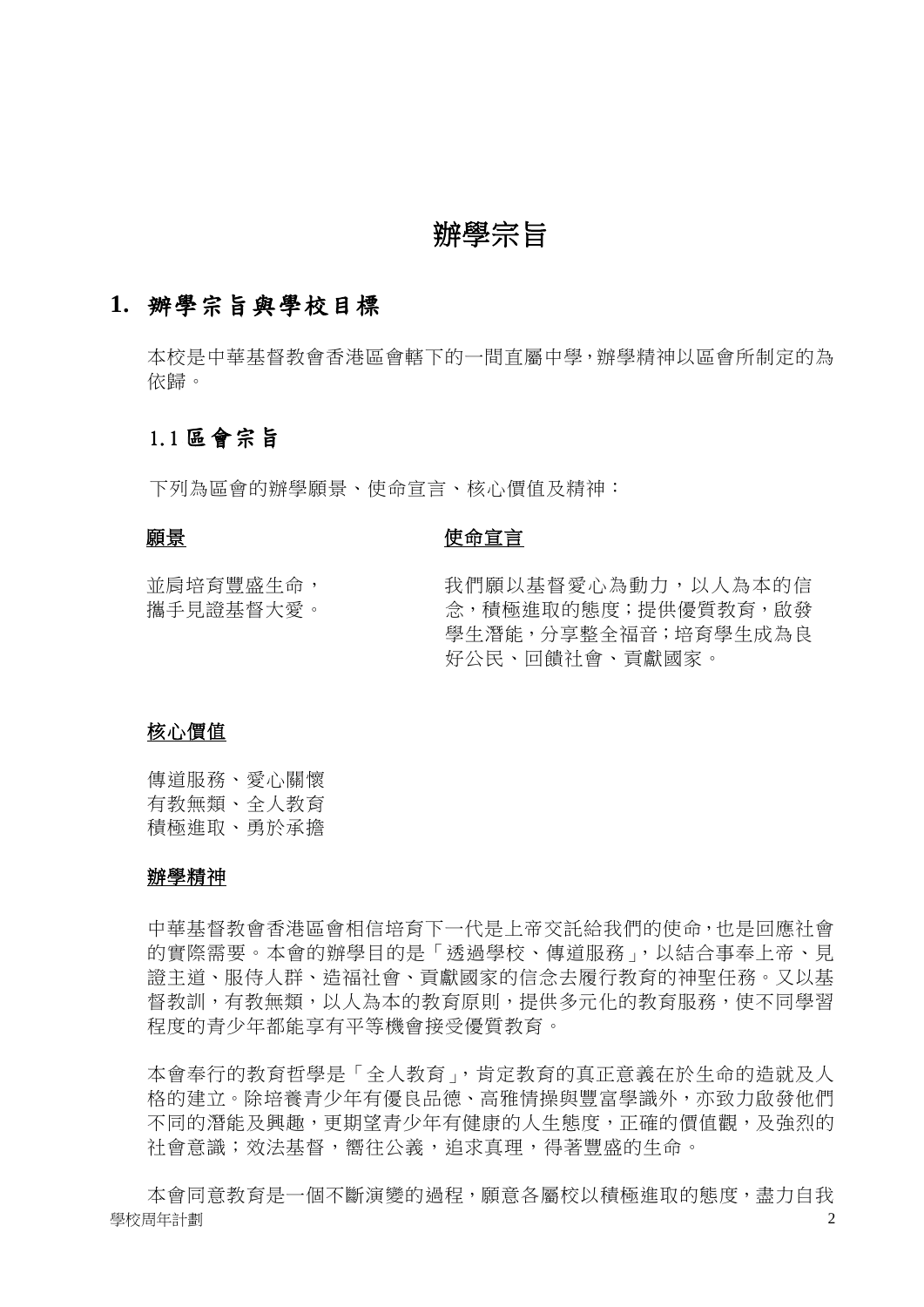提升,追求卓越,尋求革新,致力民主、開放,為這時代培養出勇於承擔、樂於 服務、甘於委身的良好公民。

#### 1.2 本校辦學目標

本校辦學目標如下:

- 1. 引導學生認識、了解和實踐基督的真理和教訓。
- 2. 幫助學生在讀、寫及計算能力方面建立穩固的基礎。
- 3. 幫助學生認識、接納和欣賞自己,建立健康的自我形像,包括自尊、自信和 學習上進心,發展自主和自律的精神。
- 4. 培養學生良好的品格和發展個人的道德觀及操守,使能尊敬師長、孝順父母、 友愛同儕、盡責守規、愛護環境,對學校、家庭和社會抱有歸屬感。
- 5. 鼓勵學生養成好學不倦的態度,勇於探索知識和明辨是非。
- 6. 幫助學生培養符合邏輯、獨立和有創意的思考,作理智的決定,解決問題, 以及應付壓力和面對轉變。
- 7. 幫助學生發揮潛能,在學業和課外活動上爭取良好成績。
- 8. 引導學生鍛練強健的體魄,養成健康的生活方式。
- 9. 培養學生的美感欣賞及創作能力。
- 10. 協助學生獲取與生活及就業有關的基本知識及技能。
- 11. 協助學生關心社會,國家及世界,培養他們對社會及國家的歸屬感和責任感, 服務社會及樂於助人的精神。

## **2.** 全校語文政策

本校向來重視培育兩文三語,在維持母語教學政策下,除正規的英文課堂外,中一至 中三級數學、通識教育及科學科亦提供英語延展教學活動。此外,本校更用心塑造校 內英語及普通話環境,如定期舉行「英語日」及「普通話日」,藉以增加學生接觸及 運用英語及普通話的機會,提升學生學習語文的信心及動機,從而培育出「中文、英 文、普通話兼擅」的學生。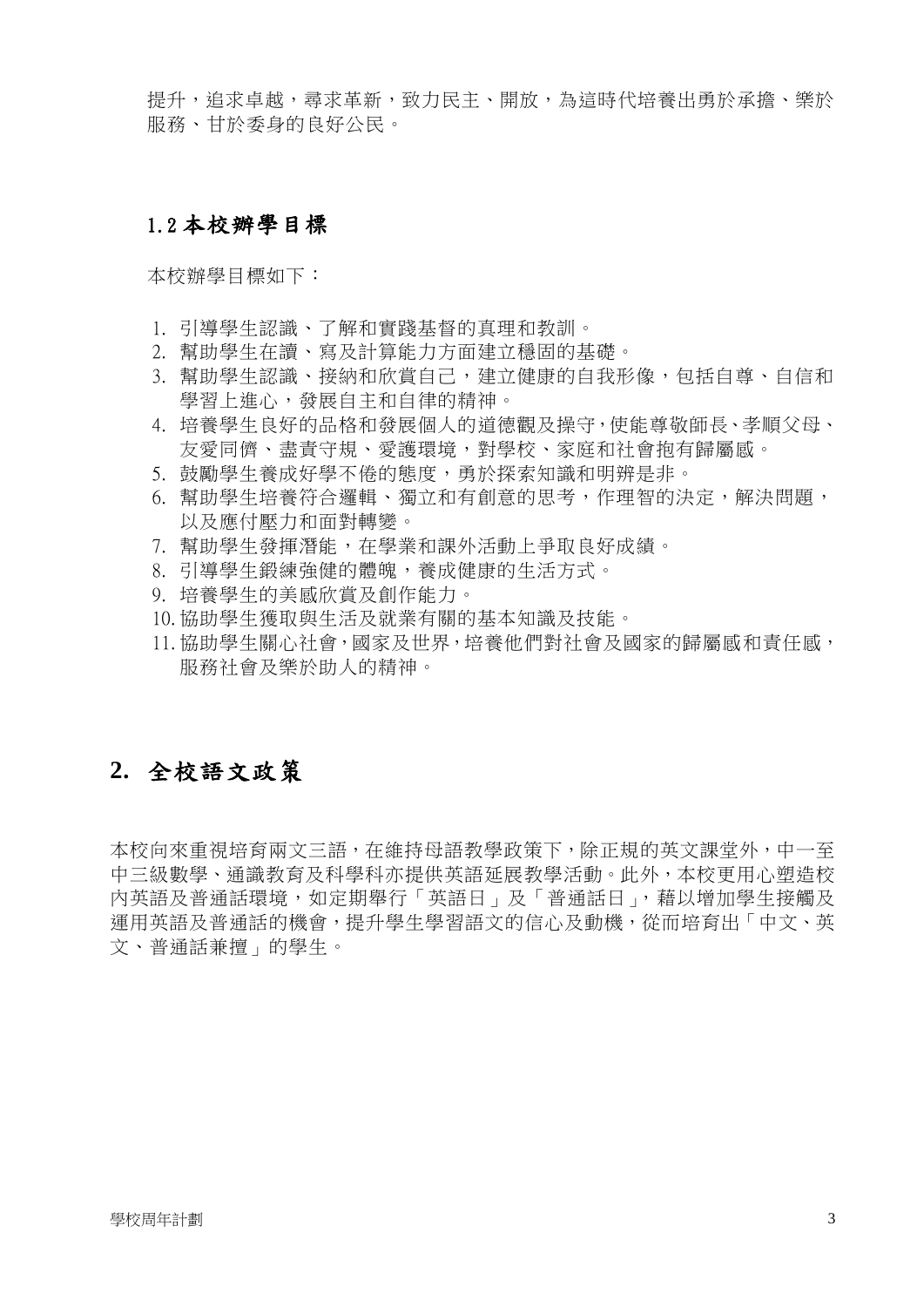# 中華基督教會桂華山中學 **2013**/**2014** 年度

**2013** 至 **2016** 年度學校發展方向:

以互動帶動學與教,關顧學生學習及成長差異,從而增強 學習效能

本年度關注事項

**1.** 強化中層領導

**2.** 開展資訊科技

**3.** 深化關愛共融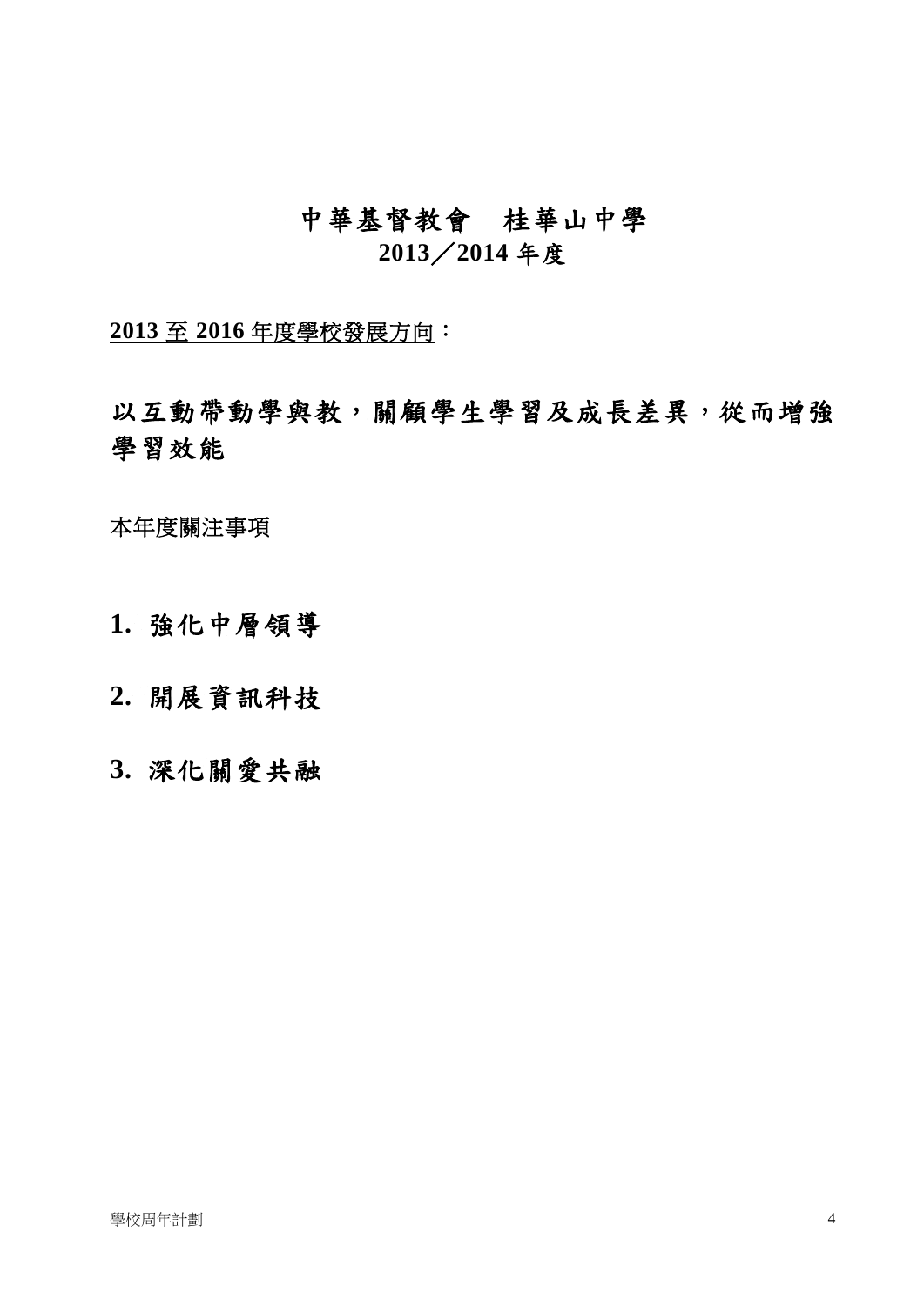# **1 .** 關注事項: 強 化 中 層 領 導

| 目標                                                                       | 策略                                                              | 成功準則                                                                                  | 評估方法       | 時間表                | 負責人                        | 所需資源 |
|--------------------------------------------------------------------------|-----------------------------------------------------------------|---------------------------------------------------------------------------------------|------------|--------------------|----------------------------|------|
| 培訓提升專業能<br>力,尤其以強化<br>中層人員對評估<br>與規劃、執行與                                 | 1. 透過不同類型的 1.1 舉辦講座/工作坊,<br>聘請校外專家到校進<br>行培訓,逐步強化中<br>層的領導及監察效能 | 1.1 70%參加者認同培訓講座  1.1 整體問卷<br>/工作坊能有效提升其領<br>導及監察效能                                   |            | 9/2013 至<br>7/2014 | 1.1 教師發<br>展及評<br>估委員<br>會 |      |
| 焦點,增加中層<br>的管理能力,並<br>增加其参與學校<br>計劃的機會,從<br>而提升學校於優<br>化教學上的領導<br>與監察效能。 | 員(副校長、助理校 <br>長) 定期進行會議,<br>緊密監察學校各項發<br>展及工作                   | 評估的的聯繫為 1.2校長聯同中層核心成 1.2.從持分者對學校管理的觀 1.2. 學校表現<br>感的評量數據中反映中層<br>管理信心比上年度至少提<br>升 5%。 | 評量教師<br>問卷 | 9/2013 至<br>8/2014 | 1.2 校長<br>副校長<br>助理校<br>長  |      |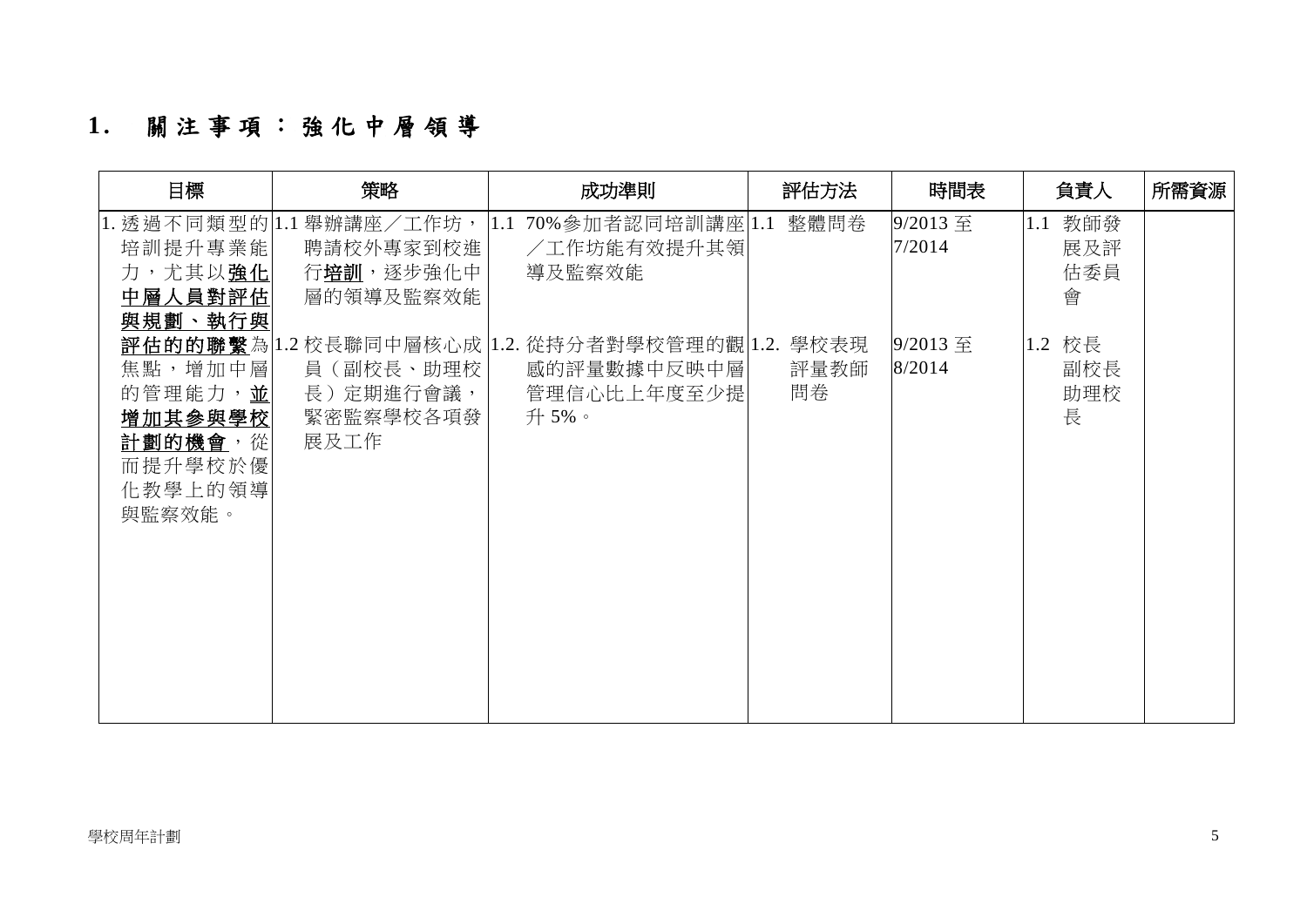| 目標<br>策略             |                                                                                                                                                                                       | 成功準則                                                                                           |   | 評估方法 | 時間表                     | 負責人           | 所需資源 |
|----------------------|---------------------------------------------------------------------------------------------------------------------------------------------------------------------------------------|------------------------------------------------------------------------------------------------|---|------|-------------------------|---------------|------|
| 1.3 定期進行科組會議,<br>目標。 | 由中層依據各項評估<br>數據領導科組制訂具<br>體跟進措施,以完善<br>科組的發展性工作;<br>並就個別項目和計劃<br>帶領科組進行 <b>成效檢</b><br><u>討</u> ,同時就學校層面<br>的發展重點作整體成<br>效評估,以了解學校<br>關注事項的落實況-<br>藉此發揮中層領導及<br>監察的職能,並以提<br>升學與教效能為最終 | 1.3.1 每年 3 次的科組會議中均 1.3<br>有完成科組及整體成效檢<br>討<br>1.3.2 70% 與會者認同中層領導<br>的數據分析及跟進措施能<br>落實學校的關注事項 | 錄 |      | 科組會議紀 9/2013至<br>8/2014 | 1.3 科組負<br>責人 |      |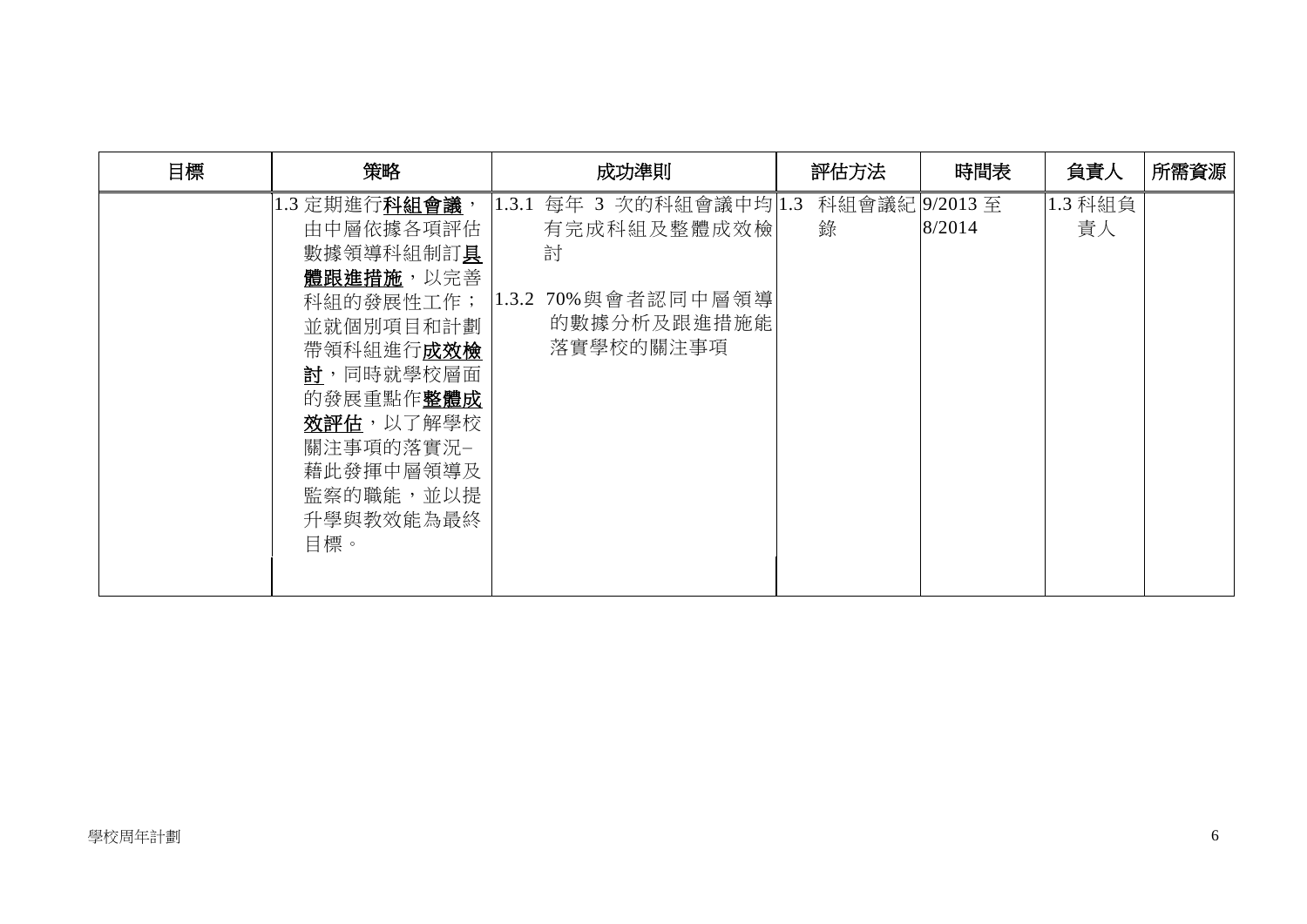# **2 .** 關注事項: 開 展 資 訊 科 技

|    | 目標                                               | 策略                                                                     | 成功準則                                                                                                                                               | 評估方法                                                 | 時間表 | 負責人                                      | 所需資源         |
|----|--------------------------------------------------|------------------------------------------------------------------------|----------------------------------------------------------------------------------------------------------------------------------------------------|------------------------------------------------------|-----|------------------------------------------|--------------|
| 2. | 平台,作為學科 <br>管理及學習資<br>源發放的渠<br>道,並建立學習<br>社群的文化。 | 建立網上學習2.1 高中選修科及通識<br>科在網上學習平台<br>建立學與教資源<br>庫,促進學生課堂外<br>自主學習。        | 各選修科及通識科完成上載 2.1 檢視學習平 9/2013至<br>2.1<br>學習及評估資料。                                                                                                  | 台各科專區 6/2014<br>資源情況                                 |     | 教務組<br>各科主任<br>資訊科技互動 \$33,000<br> 學習委員會 | 網上學習<br>平台年費 |
|    |                                                  | 2.2 高中選修科及通識<br>科發展開放式課<br>題,透過網上學習平<br>台進行知識建構。                       | 2.2.1 各科已建立學與教資源 2.2.1 調查每科 9/2013至<br>庫,並鼓勵本學年至少發展 <br>1個開放式課題,利用網上<br>資源讓學生建構知識。<br> 2.2.2 通識科最少提交 2 次學習檔 2.2.2 統計各科<br>案,而其他選修科目則至少 <br>提交 1 次。 | 使用網上學 6/2014<br>習平台的情<br>況<br>提交學習<br>檔案數量           |     | 教務組<br>各科主任<br>資訊科技互動<br> 學習委員會          |              |
|    |                                                  | 2.3 為所有中一學生先<br>建立網上學習平台<br>戶口,再由科本決定<br>使用網上學習平台<br>進行課堂外互動學<br>習的階段。 | 超過 90%中一及中四學生開 2.3.1 統計 學 生 9/2013 至<br>2.3<br>立網上學習平台戶口,並有 <br>70%學生初步認識平台的基<br>本功能。                                                              | 建立戶口6/2014<br>數目<br>2.3.2 調查學生<br>使用網上<br>學習平台<br>情況 |     | 資訊科技互動<br>學習委員會                          |              |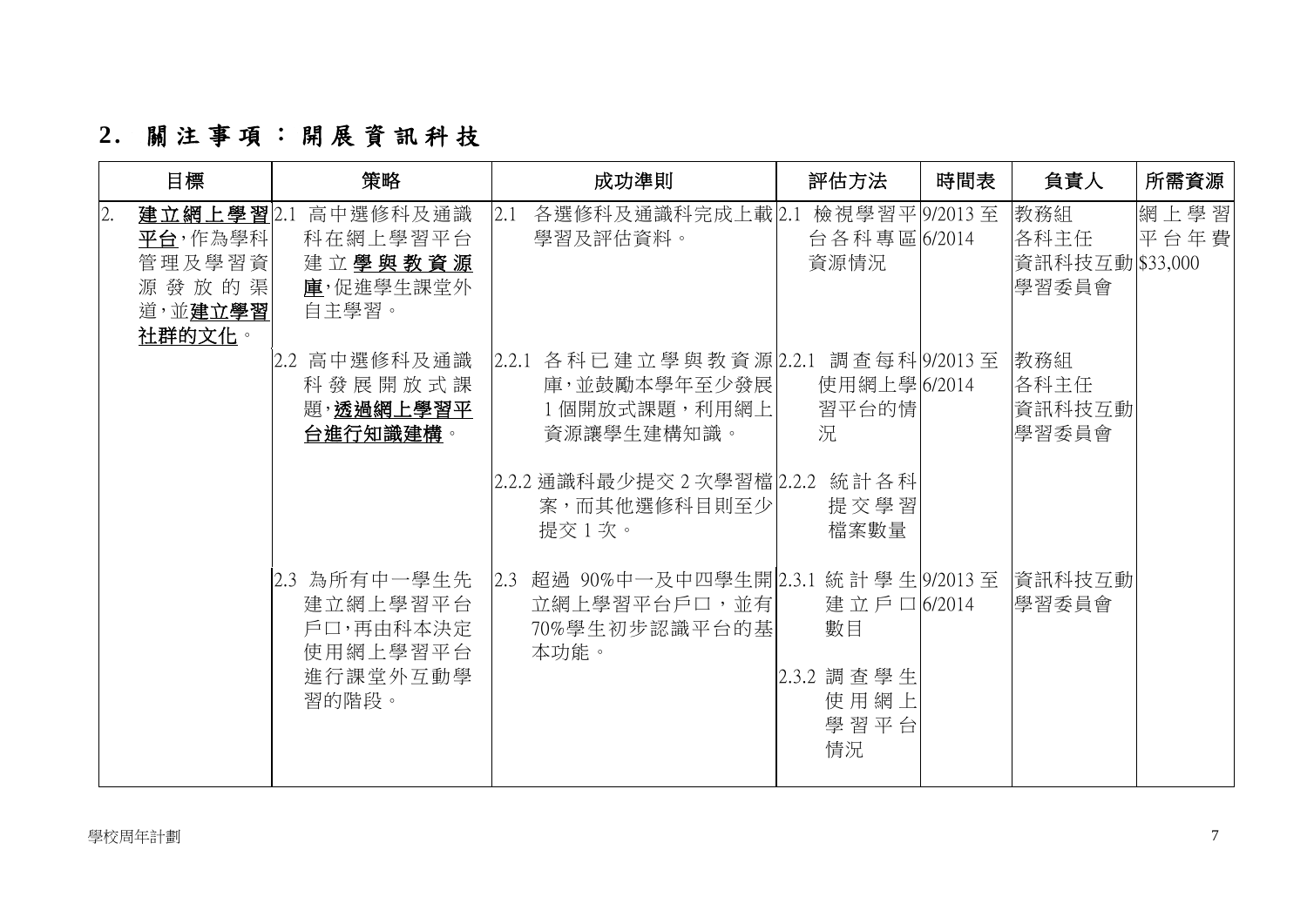| 目標 | 策略                                                                                            | 成功準則                                                                | 評估方法                                                                 | 時間表    | 負責人                                           | 所需資源 |
|----|-----------------------------------------------------------------------------------------------|---------------------------------------------------------------------|----------------------------------------------------------------------|--------|-----------------------------------------------|------|
|    | 2.4 中文科、英文科及數  2.4 <br>學科善用考評局「基<br>本能力評估」的有關<br>數據,因應學生的<br>強、弱項,提供適切<br>的教學安排,以提升<br>其學習效能。 | 每科每級至少完成八次網上<br>評估,超過 80%教師初步懂<br>得利用數據尋找學生不同範<br>圍的強弱項。            | 2.4.1 統計科任   9/2013 至<br>老師應用 6/2014<br>基本能<br>力評估」擬<br>卷次數及<br>數據分析 |        | 中文科、英文<br>科及數學科<br>科主任<br>資訊科技互<br>動學習委員<br>會 |      |
|    |                                                                                               |                                                                     | 2.4.2 校本教師<br>問卷                                                     |        |                                               |      |
|    | 特色進行不同形式互<br>動學習,持續優化學<br>生互動及學生學習,<br>提升學教效能。                                                | 2.5 各科在課堂内按科本  2.5 60%教師在課堂中安排朋輩  2.5 科 務 會 議  9/2013 至<br>間和師生間互動。 | 紀錄                                                                   | 6/2014 | 教務組<br>各科主任                                   |      |

 $\epsilon$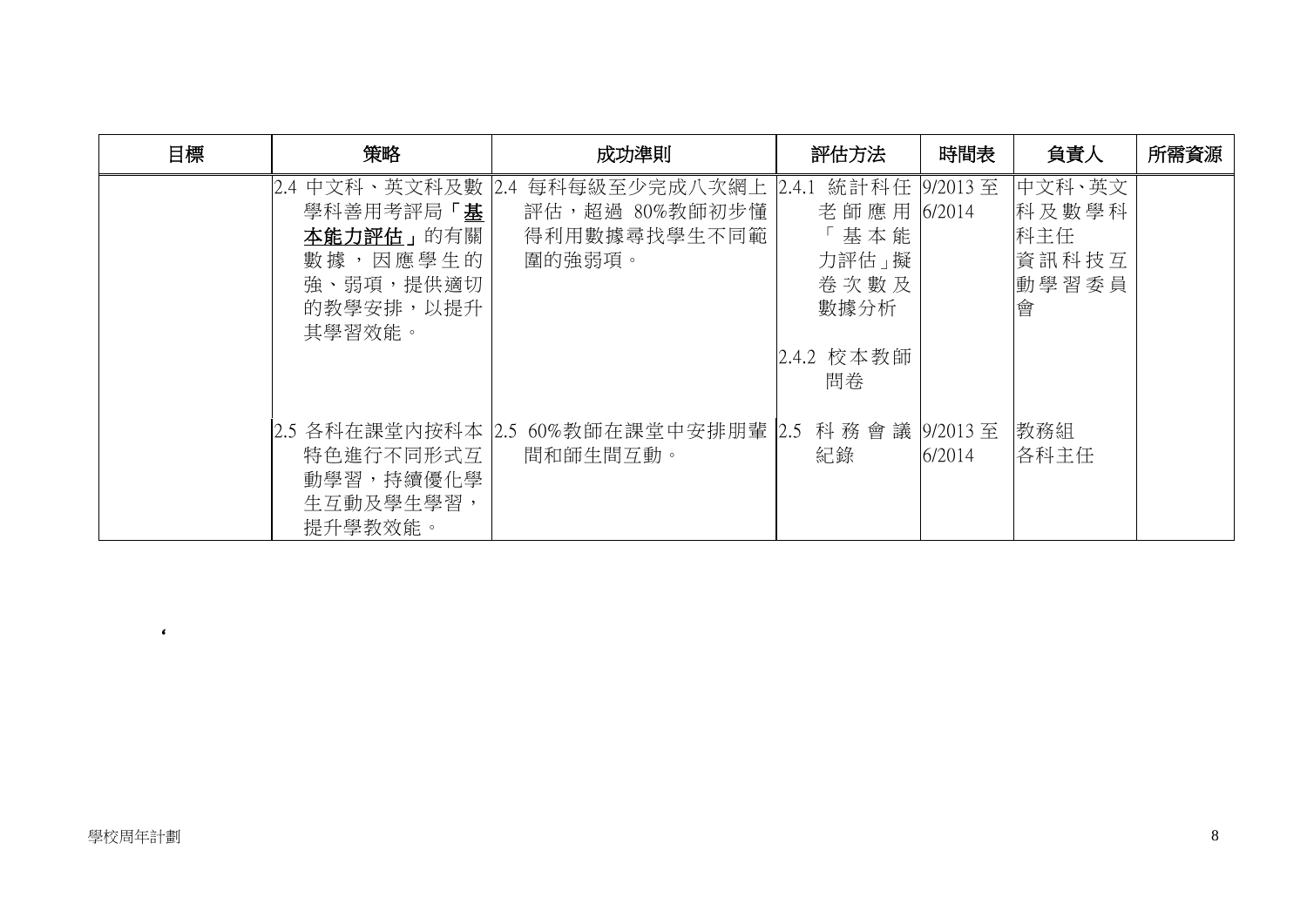# **3**.關注事項: 深化關愛共融

| 目標                                                                        | 策略                                                                                                    | 成功準則                                                                           | 評估方法                           | 時間表                  | 負責人       | 所需資源 |
|---------------------------------------------------------------------------|-------------------------------------------------------------------------------------------------------|--------------------------------------------------------------------------------|--------------------------------|----------------------|-----------|------|
| 3. 各組有計劃<br>地為學生提<br>供相關的成<br>長支援,幫助<br>同學融入校<br>園的學習生<br>活,讓同學關<br>愛不同的學 | 3.1 訓導:<br>透過課室日誌的跟進、<br>設置放學前的班主任<br>節、307室、安排紀律部<br><b>隊計劃</b> 等,培養同學的<br>態度行為,讓同學更投<br>入課堂的學習。     | 3.1 APASO 顯示學生的自我<br>形象、自信、學習態度比<br>上年度高 10%。                                  | 3.1 統計<br>APASO 問<br>卷調查結<br>果 | $9/2013$ 至<br>6/2014 | 訓育委員<br>會 |      |
| 習社群,發揮   3.2 輔導:<br>愛人如己的 <br>精神。                                         | 主題:正向人生<br>透過班級經營活動,及不同 <br>範疇的獎勵,鼓勵同學「為 <br>自己打打氣」,從自我欣賞<br>及自我肯定, 來建立正向的<br>價值觀。                    | 3.2 校本問卷調查顯示學生   3.2 統計校本<br>認同本年度學校提供的<br>訓輔支援項目有助提升<br>自信心、積極學習、積極<br>生活的態度。 | 問卷調查<br>結果                     | $9/2013$ 至<br>6/2014 | 輔導委員<br>會 |      |
|                                                                           | (i) 非華語學生及新來港<br>學童組:透過不同的活<br>動,如「同行伙伴計<br><u>劃」、中一日營、功課</u><br>輔導班、粤語英文適應<br>活動等,幫助同學融入<br>校園及香港社會。 |                                                                                |                                |                      |           |      |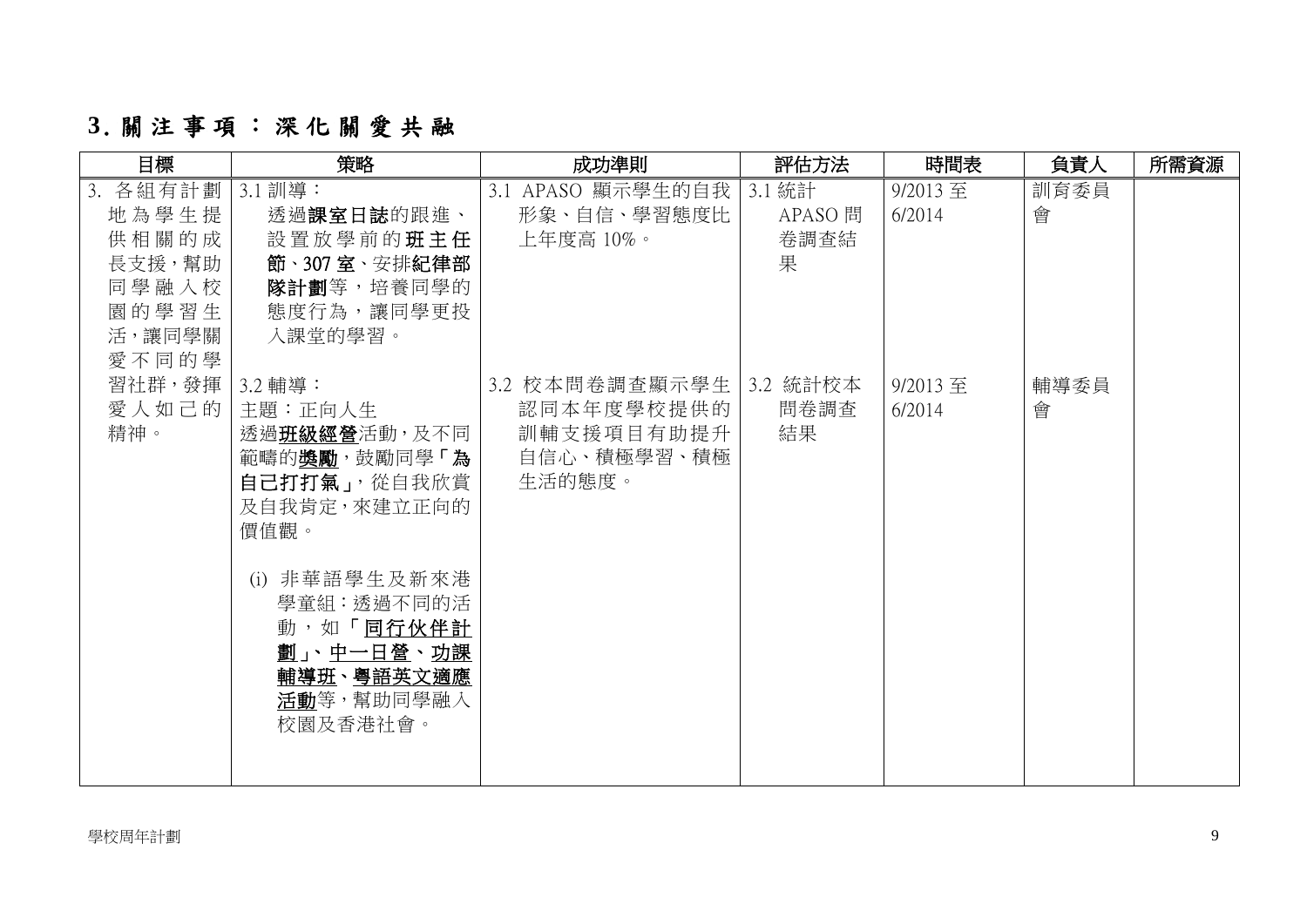| 目標 | 策略                                                                                                                                                                         | 成功準則                                                            | 評估方法 | 時間表 | 負責人               | 所需資源 |
|----|----------------------------------------------------------------------------------------------------------------------------------------------------------------------------|-----------------------------------------------------------------|------|-----|-------------------|------|
|    | (ii) 公民及國民教育: 安排<br>不同活動,以内滲形<br>式, 鞏固同學「尊重他<br>人」、「關愛」、「責任<br>感」、「國民身份認<br>同」、「堅毅」、「承擔精<br>神」、「誠信」七大價值<br>觀和態度。<br>於中文、英文科課程,<br><b>渗入以上有關元素,從</b><br>而鞏固學生之七大價<br>值觀和態度。 |                                                                 |      |     |                   |      |
|    | 3.3 宗教及倫理:中一團契 <br>及生命教育營、設定多<br>元的宗教課程等。                                                                                                                                  | 3.3 檢討報告顯示各組安排   3.3 各組的檢討<br>的活動能達致本年的目<br>標。                  | 報告   |     | 德育及宗<br>教委員會      |      |
|    | 中的生涯規劃小組活<br>動、畢業年學生的生命<br>導師計劃等。                                                                                                                                          | 3.4 升學及就業輔導組:高   3.4 檢討報告顯示各組安排   3.4 各組的檢討<br>的活動能達致本年的目<br>標。 | 報告   |     | 升學就業<br>輔導委員<br>會 |      |
|    | 徑外,更加入話劇、美<br>術、音樂訓練等。                                                                                                                                                     | 3.5 課外活動組:球類、田 3.5 檢討報告顯示各組安排 3.5 各組的檢討<br>的活動能達致本年的目<br>標。     | 報告   |     | 課外活動<br>委員會       |      |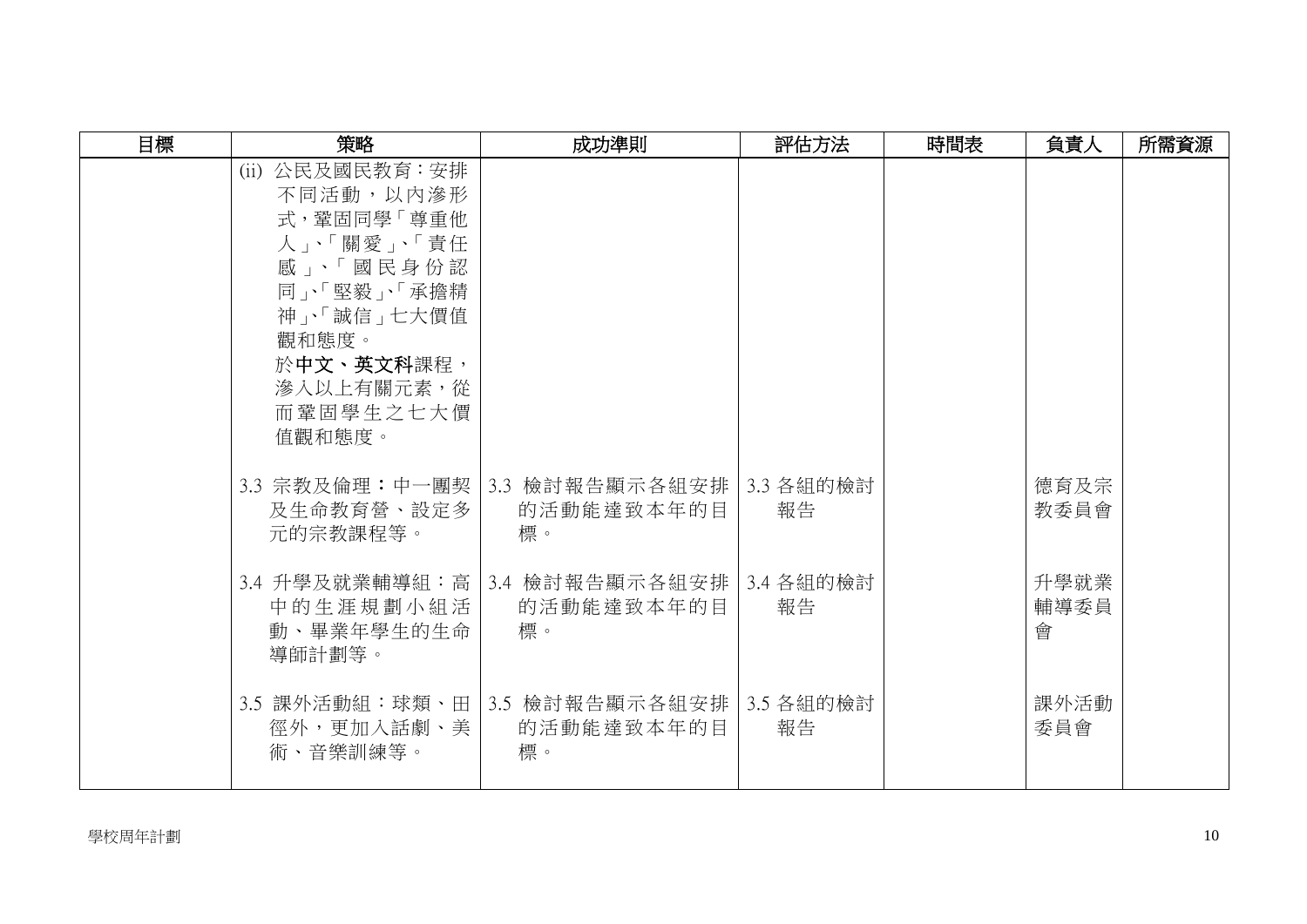#### **School-Based Support Scheme Grant for Schools with Intake of Newly Arrived Children (NAC)**

## **Budget 2013/2014**

|                                                            | Dr(\$)    | $Cr($ \$) | <b>Balance</b> (\$) |
|------------------------------------------------------------|-----------|-----------|---------------------|
| Balance b/f                                                |           |           | 71,929.68           |
| Estimated grant in 2013/14                                 | 56,184.00 |           |                     |
| English learning resources $-$ <i>Note 1</i>               |           | 70,000.00 |                     |
| Live adaptation activities and resources $-$ <i>Note</i> 2 |           | 50,000.00 |                     |
| Balance c/f                                                |           |           | 8,113.68            |

#### **Note 1**

English learning resources mainly include :

- supplementary exercise books
- handouts
- tutor fees
- course fees
- stationery

#### **Note 2**

Live adaptation activities and resources mainly include :

- tutor fees and course materials for Cantonese, traditional Chinese characters and subjects other than English
- activities that provide opportunities for students to familiarize themselves with the people and environment at school and/or outside school activities that nurture and develop students' social skills, confidence and self-esteem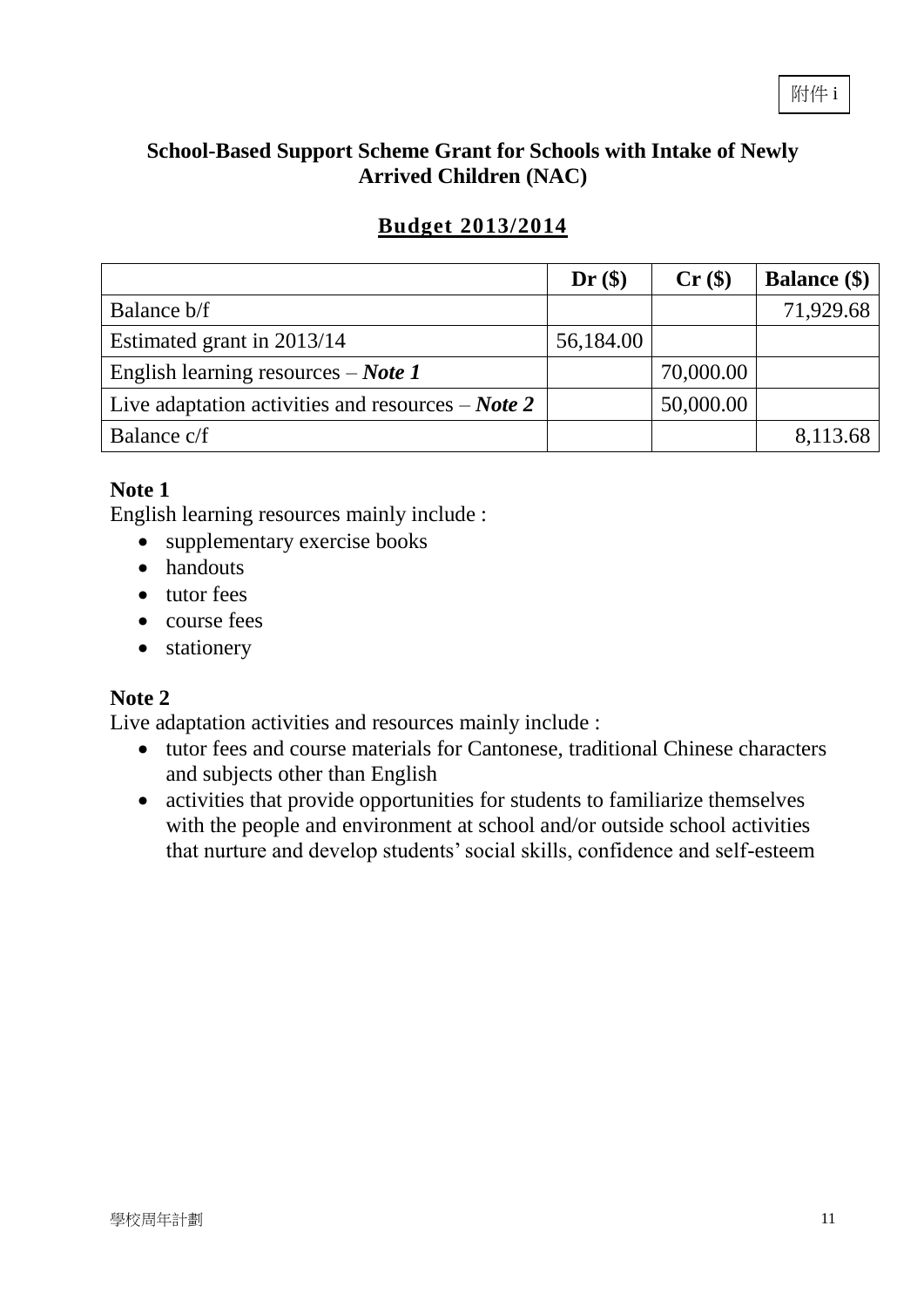附件 ii

## 學習支援津貼 2013/2014 財政預算

| 項目        | 預算批款 (\$)  | 支出 (\$)    |
|-----------|------------|------------|
|           | 300,000.00 |            |
| 聘請教學助理(1) |            | 151,200.00 |
| 聘請教學助理(2) |            | 133,056.00 |
| 融合活動      |            | 15,744.00  |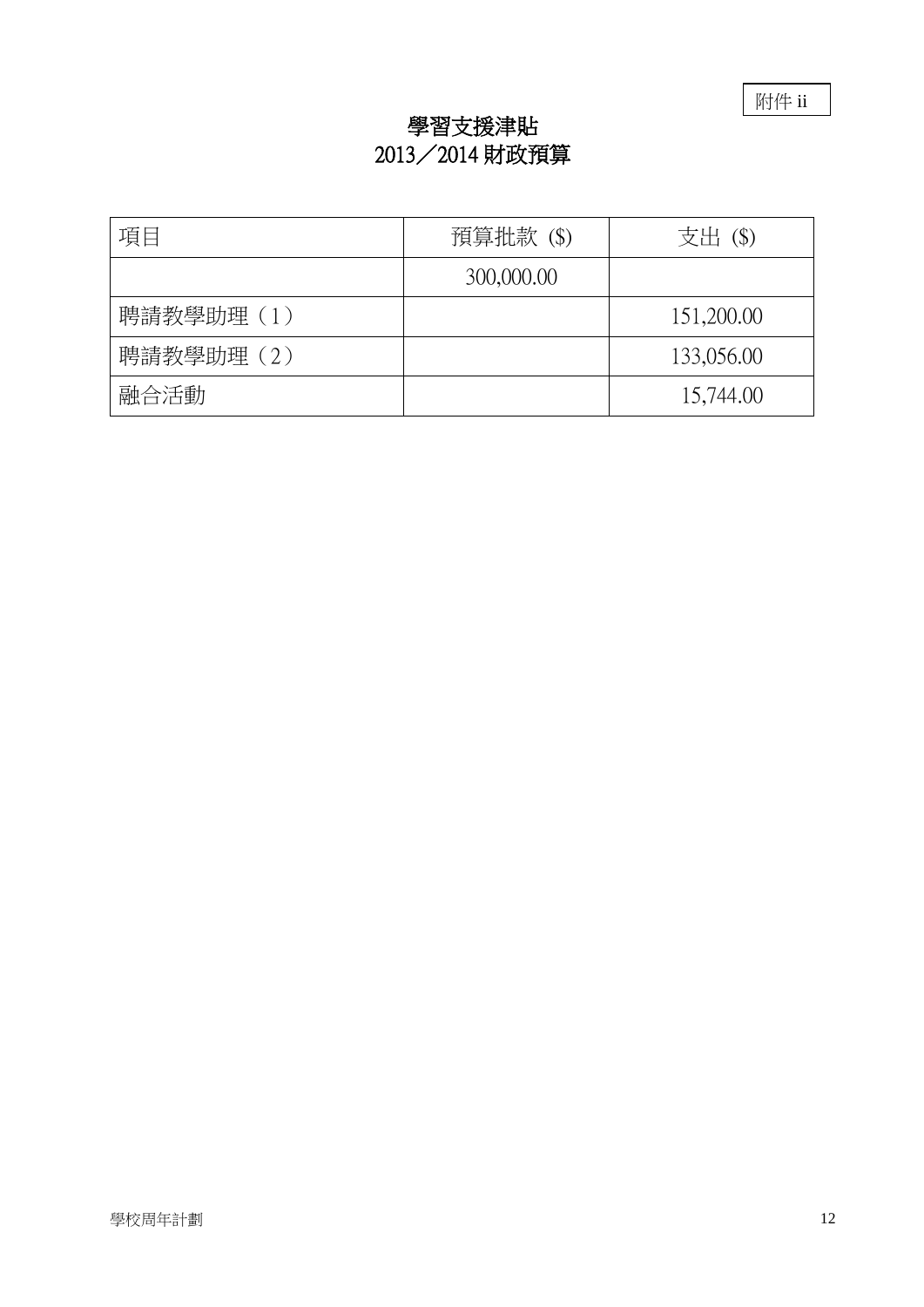# 資訊科技綜合津貼 **(Composite IT Grant) 2013**/**2014** 財政預算

| 項目<br>預算支出<br>計劃內容 |                                    | 負責人       |               |       |  |  |  |  |
|--------------------|------------------------------------|-----------|---------------|-------|--|--|--|--|
|                    | a. 工程服務                            | \$40,800  |               |       |  |  |  |  |
| 保養及維護              | b. 系統維護/保養                         | \$26,500  | 合共: \$72,100  | 李碧玉老師 |  |  |  |  |
|                    | c. 硬件維修                            | \$4,800   |               |       |  |  |  |  |
| 更新硬件及軟件<br>2.      | a. 軟件<br>\$18,000<br>合共: \$152,000 | 李碧玉老師     |               |       |  |  |  |  |
|                    | b. 硬件                              | \$134,000 |               |       |  |  |  |  |
|                    | a. 上網費用                            | \$50,000  |               |       |  |  |  |  |
| 外購服務費用<br>3.       | 電郵費用<br>$\mathbf{b}$ .             | \$1,000   | 合共: \$57,800  | 李碧玉老師 |  |  |  |  |
|                    | c. 網頁費用                            | \$5,000   |               |       |  |  |  |  |
|                    | d. 學校網頁相簿                          | \$1,800   |               |       |  |  |  |  |
| 4. 人力資源            | a. 資訊科技外購服務                        | \$10,000  | 合共: \$142,300 | 李碧玉老師 |  |  |  |  |
|                    | b. 資訊科技職員薪金                        | \$132,300 |               |       |  |  |  |  |
|                    | a. 消耗品                             | \$9,000   |               |       |  |  |  |  |
| 5. 其他              | b. iLap $\overline{\mathcal{F}}$ 台 | \$33,000  | 合共: \$46,000  | 李碧玉老師 |  |  |  |  |
|                    | c. 雜項                              | \$4,000   |               |       |  |  |  |  |
|                    | 合共:\$470,200                       |           |               |       |  |  |  |  |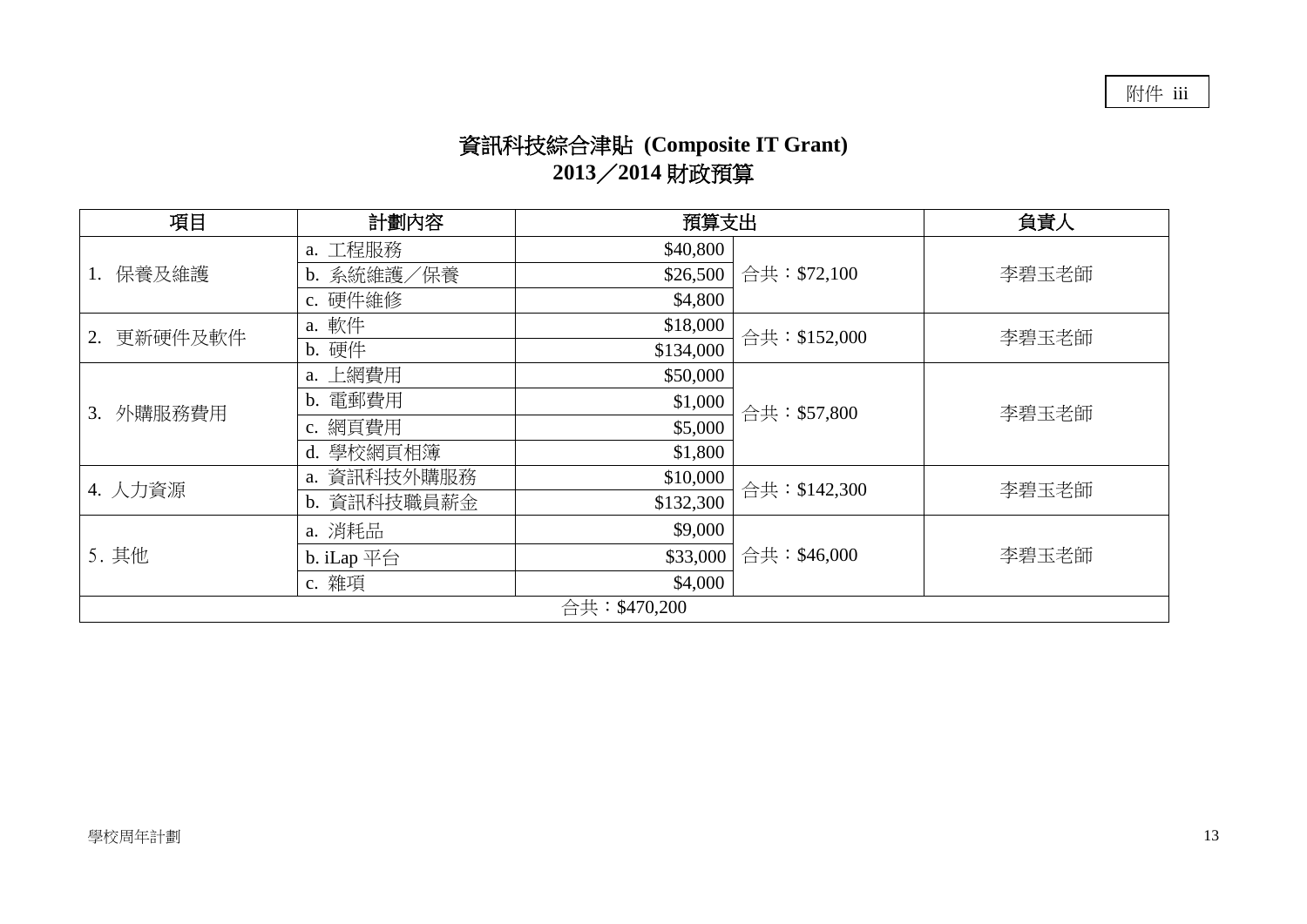#### **School-based After-school Learning and Support Programme The Proposal 2013/2014**

- **(I) Aim:** The aim of this scheme is to develop the abilities of the students in different areas, such as communications with parents, teachers as well as peer groups, and the control of emotions. Besides, the purpose of the scheme is to encourage all-round development of students so as to build up their confidence. Through this scheme, we expect to achieve the following:
	- 1. To build up students' self-confidence in dealing with their daily routines and studies.
	- 2. To improve students' social skills to communicate with their peer groups and adults.
	- 3. To improve students' self-determination and self-esteem and develop their self-efficacy.
	- 4. To provide recognition for positive behaviour.
	- 5. To promote students' moral competence.
	- 6. To promote students' emotional competence.
- **(II) Target Group:** Students from low-income families.
- **(III) Content:** Different programmes will be organised for the target students to fulfill the scheme. The proposal may include the following items:
	- (1) **Peer Tutor Programme** : This activity offers opportunities for students to brush up their English in an authentic English language environment. Students have to have a high sense of responsibility and self-discipline in order to accomplish the task. It also enriches students' experience of other cultures, and strengthens their abilities in meeting challenges and coping with changes in life.
	- (2) **Rock climbing** : This activity offers opportunities for students to experience peer support in accomplishing a task that needs not only physical strength but also determination and perseverance. The activity will also enhance students' self-esteem that comes from the successful experience.
	- (3) **Learning skill workshops** : A workshop will be organized for all F.1 Chinese speaking students and all non-Chinese speaking students respectively. Students will have the chance to work together with peers in discussions and accomplishing learning tasks. The workshops will help them cope with their studies more effectively with the strategies acquired.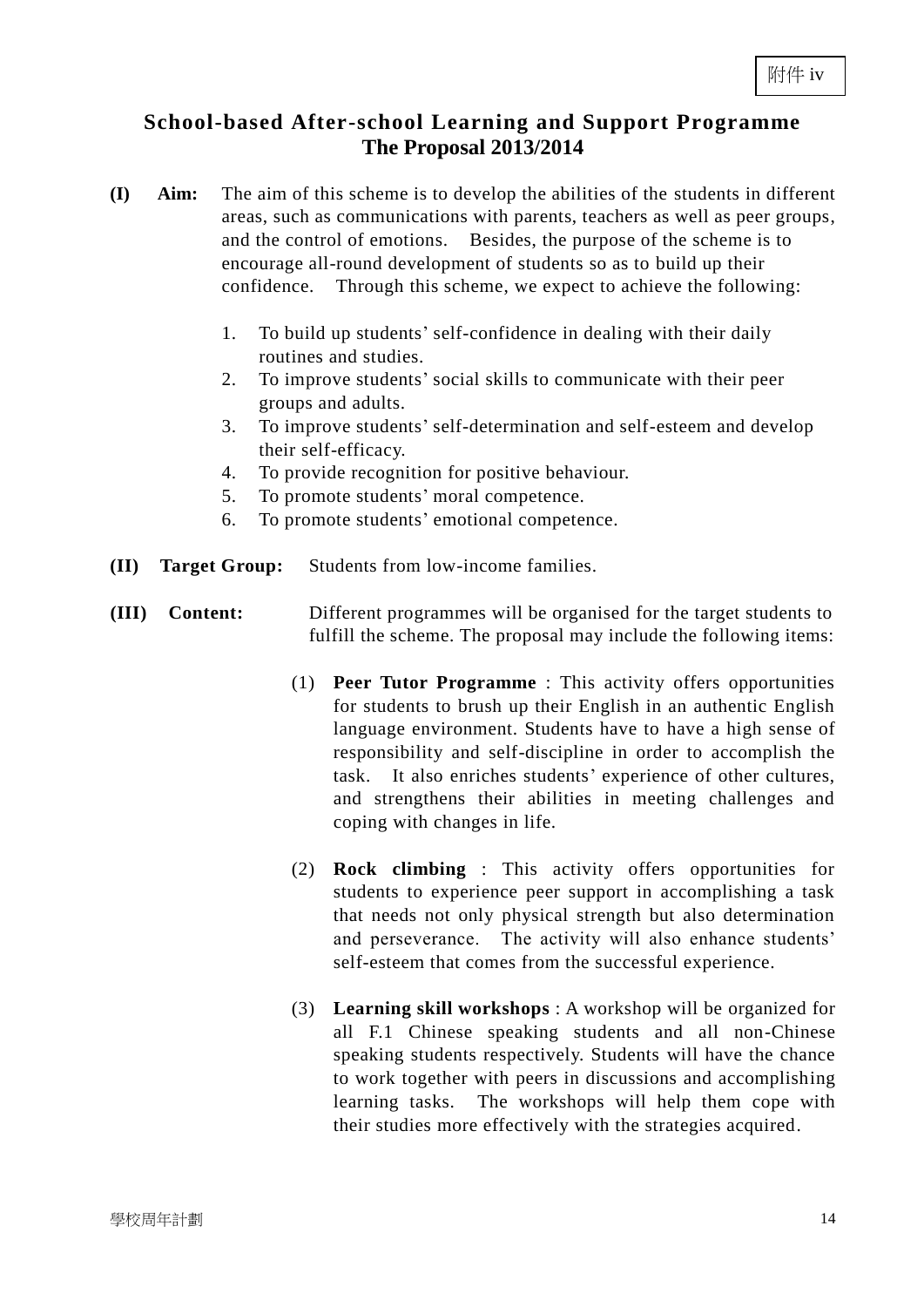- (4) **Enhancement courses of English, Mathematics and other subjects**: These programmes offer support to students who lack family support in improving their academic performance.
- (5) **Other after-school activities** : The funding will also offer support to students from low-income families to take part in extra-curricular activities after school.

| Month/Year                         | <b>Target Group</b> | Nature of the activity                                                              | Proposed<br><b>Budget</b><br>(\$) |
|------------------------------------|---------------------|-------------------------------------------------------------------------------------|-----------------------------------|
| July $\sim$<br><b>August, 2013</b> | $F.2 \sim F.6$      | Peer Tutor Programme                                                                | 18,000.00                         |
| September $\sim$<br>November, 2013 | $F.1 \sim F.6$      | Rock-climbing                                                                       | 15,000.00                         |
| October, 2013                      | F <sub>1</sub>      | Learning Skills (Workshop)                                                          | 5,000.00                          |
| September 2013<br>$\sim$ May 2014  | $F.1 \sim F.6$      | <b>Enhancement Courses (Mathematics)</b>                                            | 10,000.00                         |
| September 2013<br>$\sim$ May 2014  | $F.1 \sim F.6$      | Enhancement Course (English)                                                        | 25,414.00                         |
| September 2013<br>$\sim$ May 2014  | $F.1 \sim F.6$      | Other after-school activities and courses of<br>subjects other than Maths & English | 10,000.00                         |
|                                    |                     | Total :                                                                             | $*83,414.00$                      |

#### **Summary of the scheme:**

\*School-based Grant for 2013/2014 \$50,800.00 Surplus from Year 2012/2013 \$32,614.00 *Funding available for 2013/2014 \$83,414.00*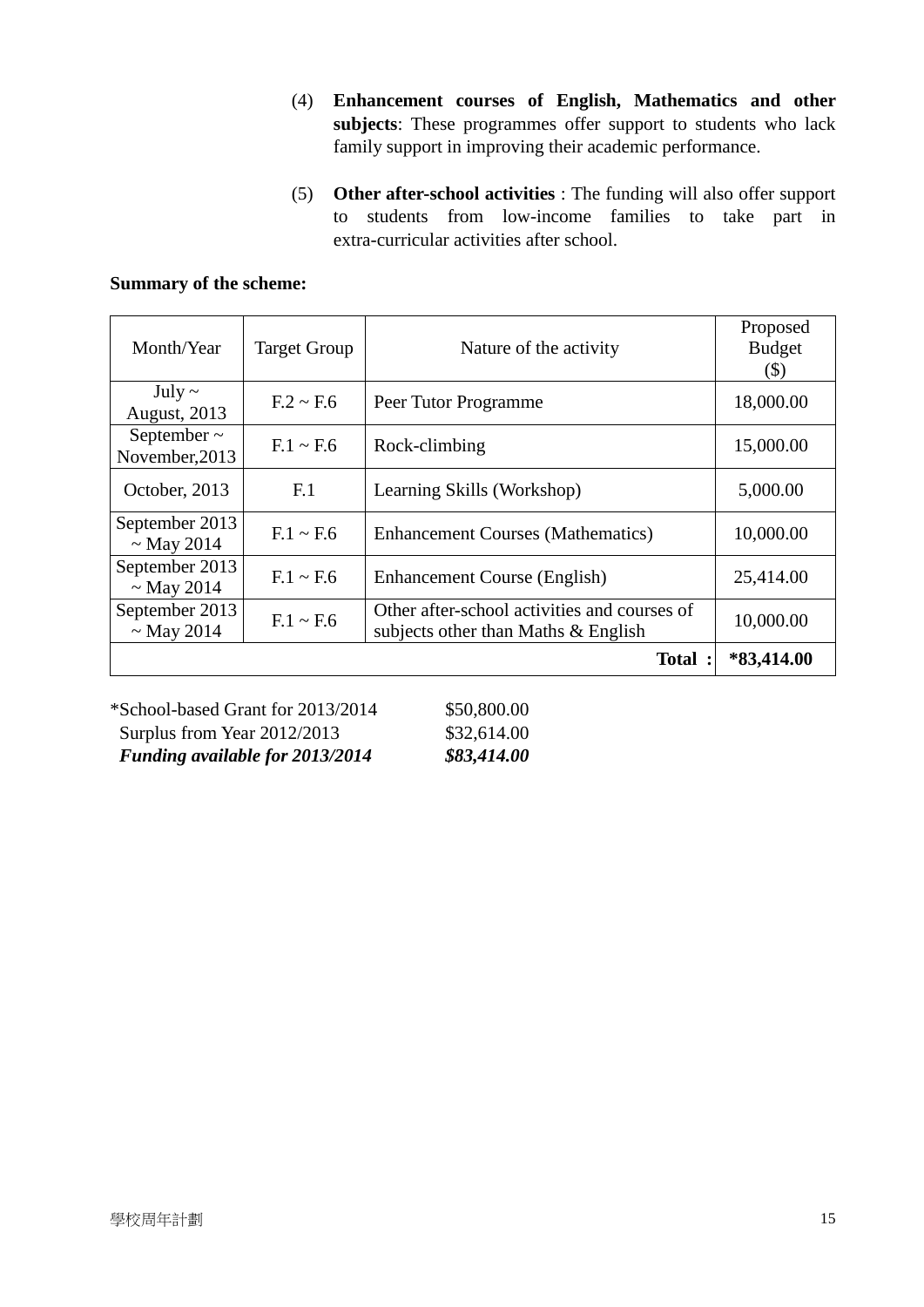

# 高中課程支援津貼 **2013/2014** 計劃書

| 項目 | 關注重點  | 策略/工作                                      | 預期成果          | 時間表        | 所需資源              | 成功準則                           | 評估方法   | 負責人   |
|----|-------|--------------------------------------------|---------------|------------|-------------------|--------------------------------|--------|-------|
| 課程 | 發展新高中 | 聘用一名全職文                                    | 減輕教師          | $9/2013$ 至 | \$240,000         | 教師有更充足時間探                      | 收集教師的意 | 楊威遜助理 |
| 發展 | 課程    | 員,以分擔教師工作<br>量,讓教師有更多空<br>間發展課堂內外互<br>動教學。 | 處理教學<br>以外事務。 | 8/2014     | 已包括<br>薪金及強<br>積金 | 討不同形式的互動教<br>學策略及開展網上學<br>習平台。 | 見及分析   | 校長    |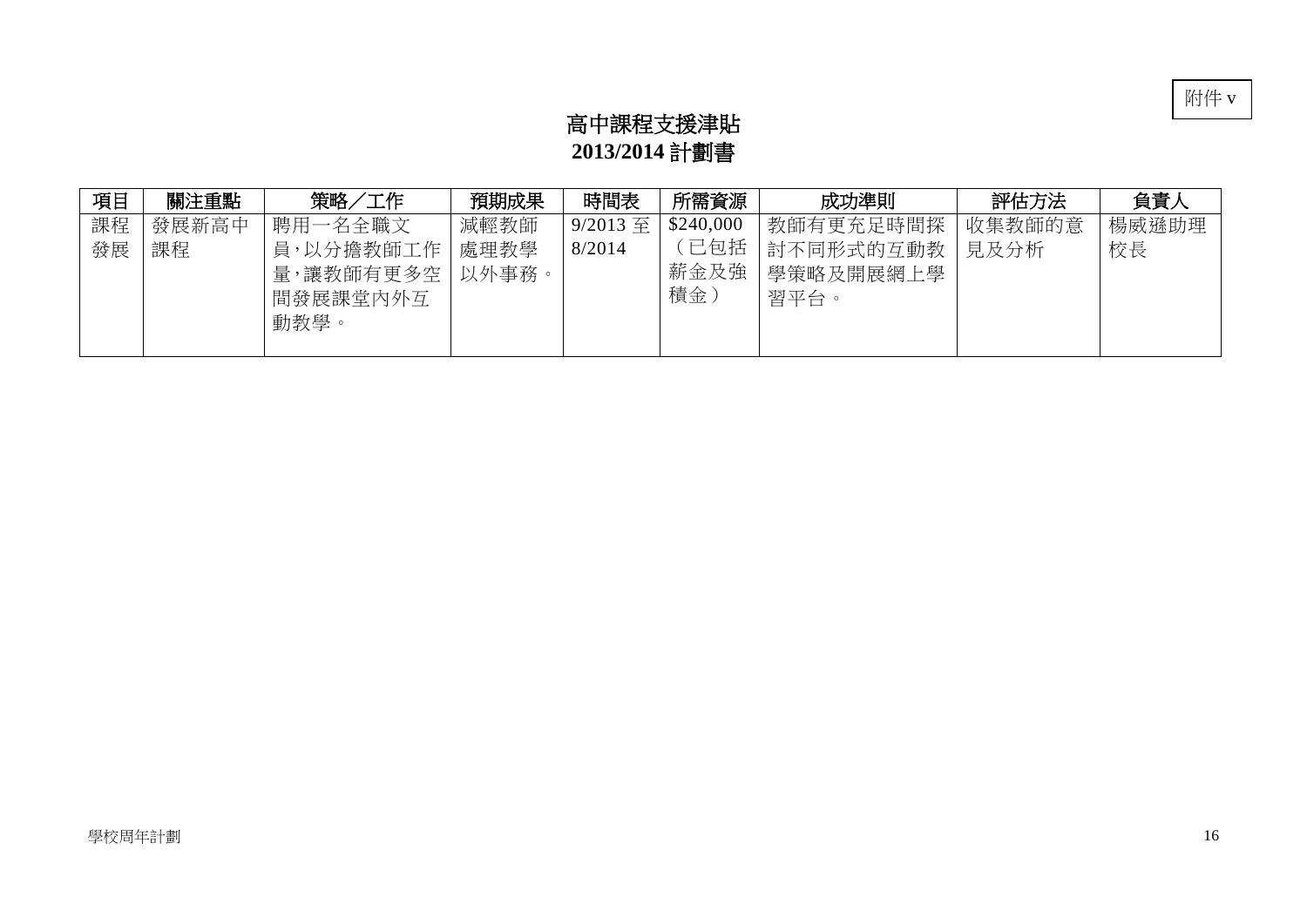#### 學校發展津貼(CEG) 2013/2014計劃書

| 項目               | 關注重點            | 推行 計劃     | 預期好處             | 推行時間表    |           | 所需資源                                      | 表現指標       | 評估機制 | 負責人   |      |
|------------------|-----------------|-----------|------------------|----------|-----------|-------------------------------------------|------------|------|-------|------|
|                  |                 |           |                  | 2013年9月至 | 各項訓練課程導師費 |                                           |            |      |       |      |
| 學校活動發展津<br>貼     | 1. 發展學生多<br>元才藝 | 聘用校外之專業導師 | 有專業導師指導2014年8月,為 |          | 乒乓球       | \$250 / 小時                                |            | 參與比賽 | 参加人數及 | 林蕊主任 |
|                  |                 |           |                  | 期12個月。   |           | (全期 \$250 x 200hrs = \$45,000)            | 50,000.00  |      | 出席率   |      |
|                  |                 |           |                  |          | 射箭        | \$300/ 小時                                 |            |      |       |      |
|                  | 2. 提高同學對        |           | 2. 減輕教師的工        |          |           |                                           |            |      |       |      |
|                  | 課外活動之興趣         |           | 作量               |          |           | (全期 \$300 x 70hrs = \$21,000)             | 21,000.00  |      |       |      |
|                  |                 |           |                  |          | 劍擊        | \$300/ 小時                                 |            |      |       |      |
|                  |                 |           |                  |          |           | $(\triangle 1)$ \$300 x 80hrs = \$24,000) | 24,000.00  |      |       |      |
|                  |                 |           |                  |          | 籃球        | \$750/ 小時                                 |            |      |       |      |
|                  |                 |           |                  |          |           | (全期 \$750 x 420hrs = \$315,000            | 315,000.00 |      |       |      |
|                  |                 |           |                  |          | 足球        | \$400/ 小時                                 |            |      |       |      |
|                  |                 |           |                  |          |           | (全期 \$400 x 150hrs = \$60,000)            | 60,000.00  |      |       |      |
|                  |                 |           |                  |          | 詠春        | \$250/ 小時                                 |            |      |       |      |
|                  |                 |           |                  |          |           | (全期 \$250 x 54hrs = \$13,500)             | 13,500.00  |      |       |      |
|                  |                 |           |                  |          | 羽毛球       | \$250 / 小時                                |            |      |       |      |
|                  |                 |           |                  |          |           | (全期 \$250 x 120hrs = \$30,000)            | 30,000.00  |      |       |      |
|                  |                 |           |                  |          | 舞蹈        | \$250 / 小時                                |            |      |       |      |
|                  |                 |           |                  |          |           | (全期 \$250 x 80hrs = \$20,000)             | 20,000.00  |      |       |      |
|                  |                 |           |                  |          | 排球        | \$300 / 小時                                |            |      |       |      |
|                  |                 |           |                  |          |           | (全期 \$300 x 180hrs = \$54,000)            | 54,000.00  |      |       |      |
| 587,500.00<br>合計 |                 |           |                  |          |           |                                           |            |      |       |      |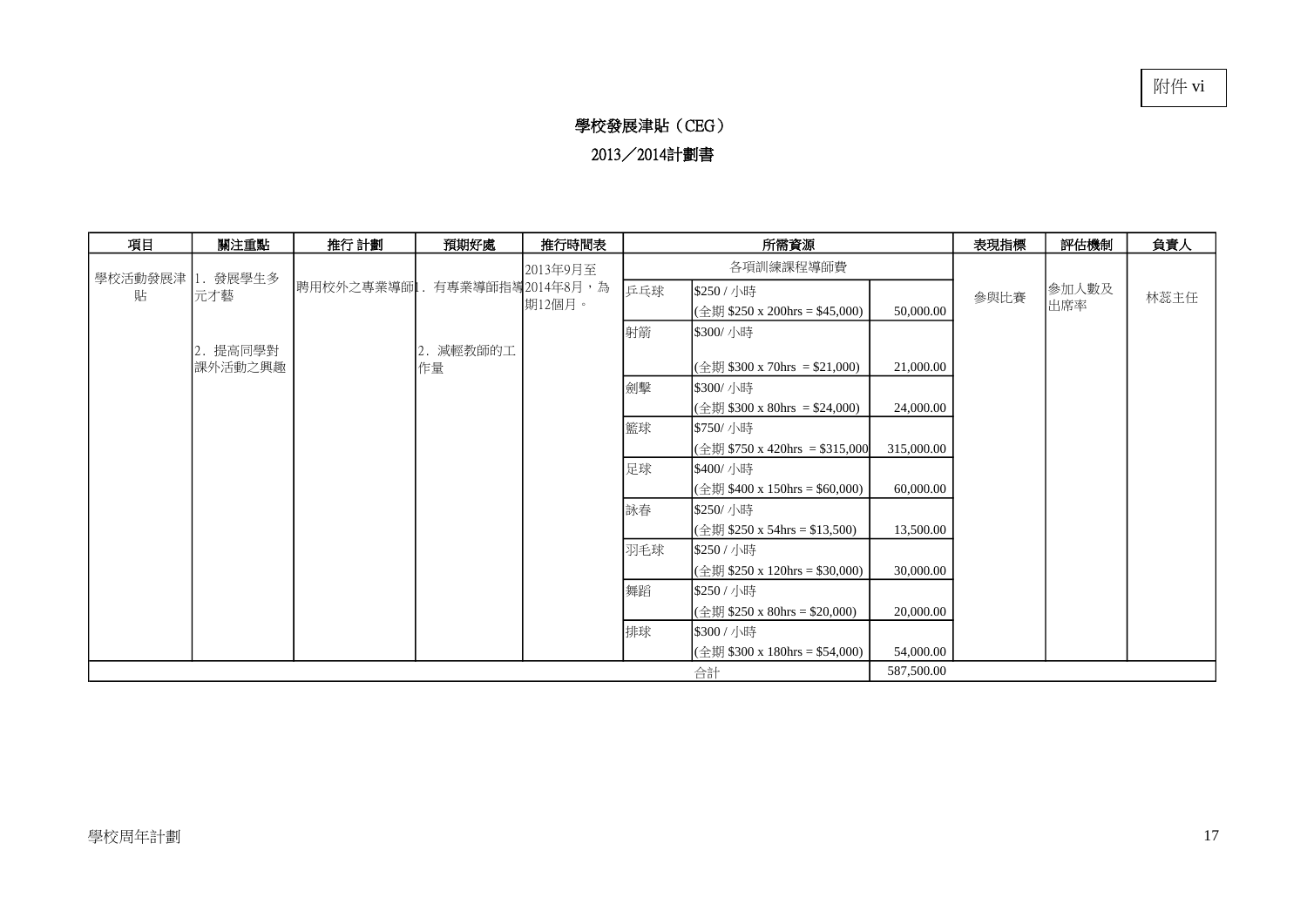## 多元學習津貼 **2013**/**2014** 計劃書 (其他課程:資優教育課程)

| 範疇  | 課程                         | 教學目的                                                         | 目標學生<br>(數量/級別<br>/甄選方式)                                 | 修業期/<br>開始日期                                  | 預期產出                                       | 專責教師                              | 財政預算     |
|-----|----------------------------|--------------------------------------------------------------|----------------------------------------------------------|-----------------------------------------------|--------------------------------------------|-----------------------------------|----------|
| 運動  | 為對體育有潛<br>質的學生安排<br>精英培訓課程 | 統籌學校的各項<br>體育資優教育課<br>程及行政工作。                                | 中四: 20人<br>中五: $20 \lambda$<br>中六:5人<br>體育科老師從<br>課堂表現甄選 | 由 2013年9月至<br>2014年8月,安排<br>約600小時統籌課<br>程工作。 | 在運動的表<br>現、成就、自信<br>心有所提升。<br>學牛回饋<br>教練回饋 | 外聘體育教師<br>助理<br>(負責老師:<br>李炳均/林蕊) | \$90,000 |
| 跨學科 | 為體育精英提<br>供個別指導            | 為校隊成員聘請<br>個別補習導師提<br>供額外補習,以彌<br>補因忙於參與活<br>動而導致學業成<br>績落後。 | 中四: 20人<br>中五: $20 \lambda$<br>中六:5人<br>本校運動員            | 期考前一星期至<br>考試期間,每學期<br>10 小時以小組形<br>式進行試前溫習。  | 學生出席率達<br>$80\%$<br>學生學業表現<br>有所提升。        | 外聘導師<br>(負責老師:張<br>勵明)            | \$10,000 |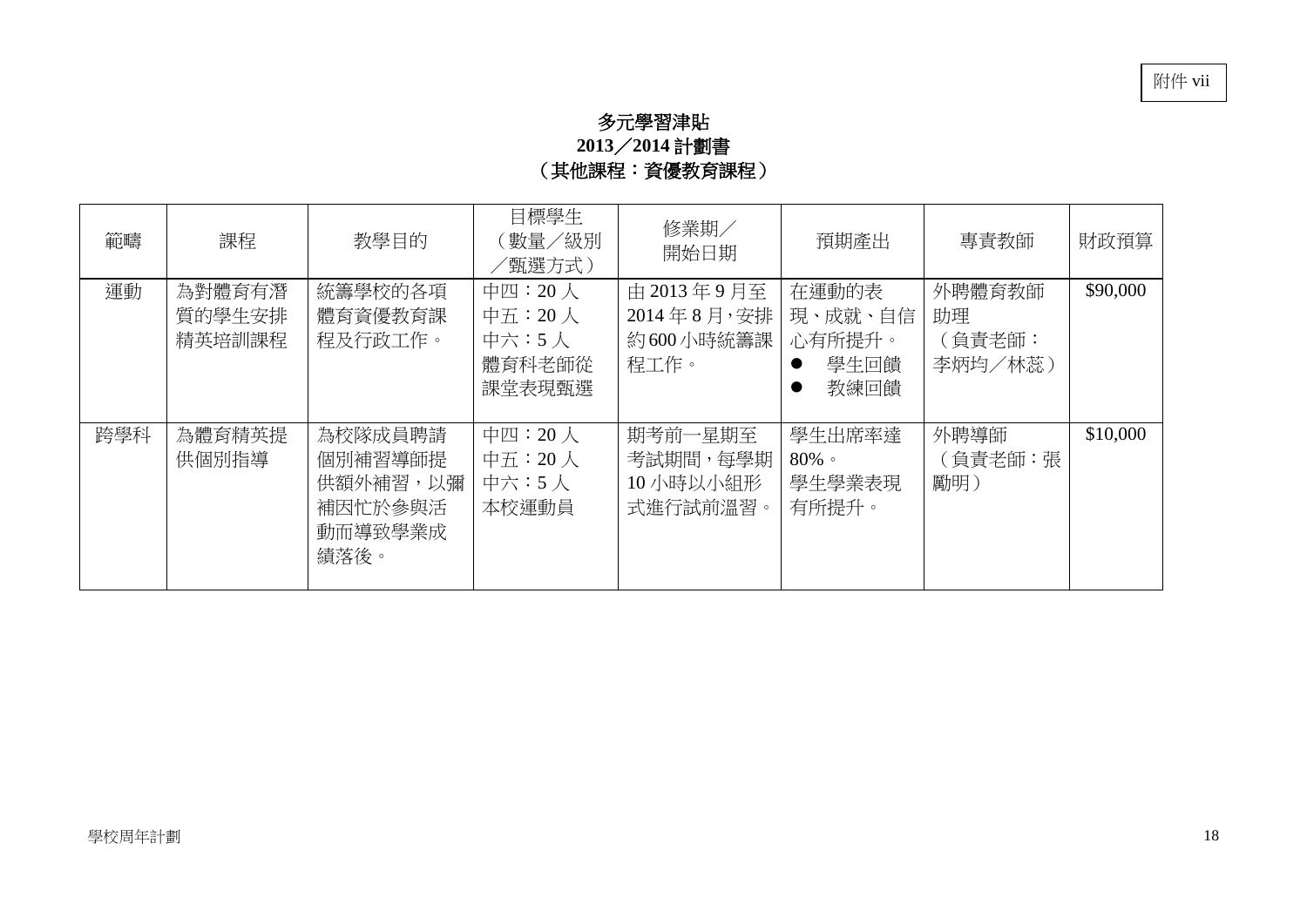#### 多元學習津貼 **2013**/**2014** 至 **2015**/**2016** 學年三年計劃書 (為第五屆新高中學生增加選修科目選擇的措施及為他們提供資優教育課程)

| 教育局多元學<br>習津貼資助的<br>課程 | 策略及預期效益                                                                   | 課程名稱及<br>修業期<br>課程提供機構 |     | 目標<br>學生            | 預計每學年涉及<br>的學生人數<br>13/14<br>14/15 |    | 15/16 | 學生學習的評估/<br>成功指標                              | 負責<br>教師   |
|------------------------|---------------------------------------------------------------------------|------------------------|-----|---------------------|------------------------------------|----|-------|-----------------------------------------------|------------|
| 其他課程                   | 統籌學校的各項體育<br>資優教育課程及行政<br>工作。                                             | 外聘體育教師<br>助理           | 三年  | 中四至中<br>六的學校<br>運動員 | 20                                 | 20 | 20    | 學生在運動的表現以<br>及成就,提升學生自<br>信心。<br>學生回饋<br>教練回饋 | 李炳均<br>/林蕊 |
|                        | 為運動資優生提供抽<br>離式保底課程及印刷<br>教材費用,以彌補因日<br>常練習及比賽而減少<br>的學習時間, 鞏固學生<br>學習基礎。 | 外聘導師                   | 三個月 | 中四至中<br>六的學校<br>運動員 | 20                                 | 20 | 20    | 學生出席率達 80%。<br>學生學業表現有所提<br>升。                | 張勵明        |